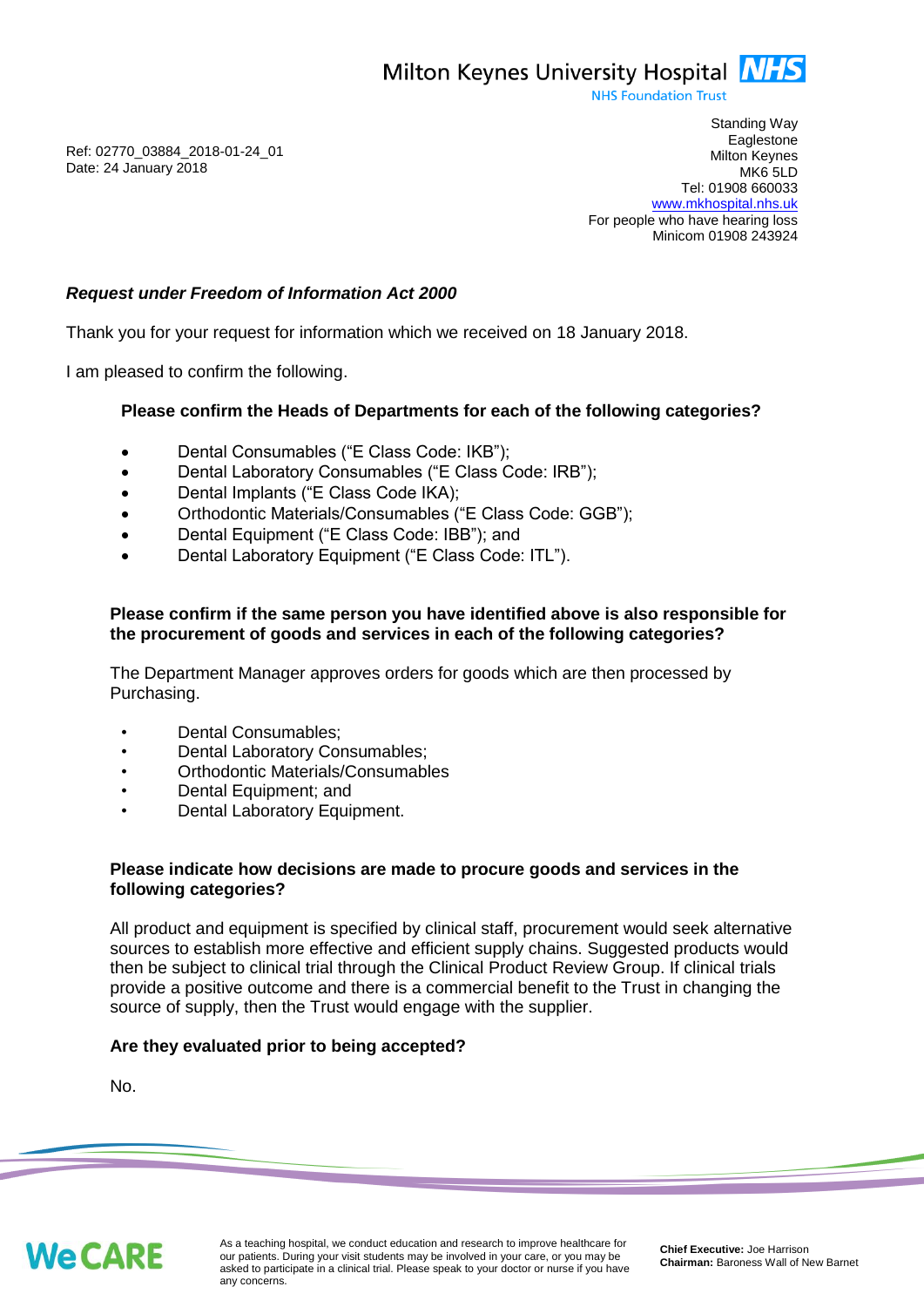# **Would this be part of a clinical evaluation or clinical trial?**

No.

Please provide the detail?

- Dental Consumables;
- Dental Laboratory Consumables:
- Dental Implants;
- Orthodontic Materials/Consumables
- Dental Equipment; and
- Dental Laboratory Equipment.

## **Please could you advise who is responsible for the cost of your Dental Practices/Dental Care Services Provider(s) in your setting? Is it the CCG or is it the NHS Acute Trust/NHS Foundation Trust/NHS Health and Care Service?**

Not known

## **Please identify who the main decision maker/influencer is, in either of the settings stated above, for each of the following categories?**

All product and equipment is specified by clinical staff, procurement would seek alternative sources to establish more effective and efficient supply chains. Suggested products would then be subject to clinical trial through the Clinical Product Review Group. If clinical trials provide a positive outcome and there is a commercial benefit to the Trust in changing the source of supply, then the Trust would engage with the supplier.

- Dental Consumables;
- Dental Laboratory Consumables:
- Dental Implants;
- Orthodontic Materials/Consumables
- Dental Equipment; and
- Dental Laboratory Equipment.

**Please provide any reports you hold which include or illustrate your patient demographic and the most common treatments provided by your Dental Practices/Dental Care Services Provider(s), for your patient demographic?**

#### Not known

**Please list and confirm, as far as possible, what your average monthly usage is, for each product used, in each of the following categories?** 

Not known

- Dental Consumables:
- Dental Laboratory Consumables;
- Dental Implants:
- Orthodontic Materials/Consumables
- Dental Equipment: and
- Dental Laboratory Equipment.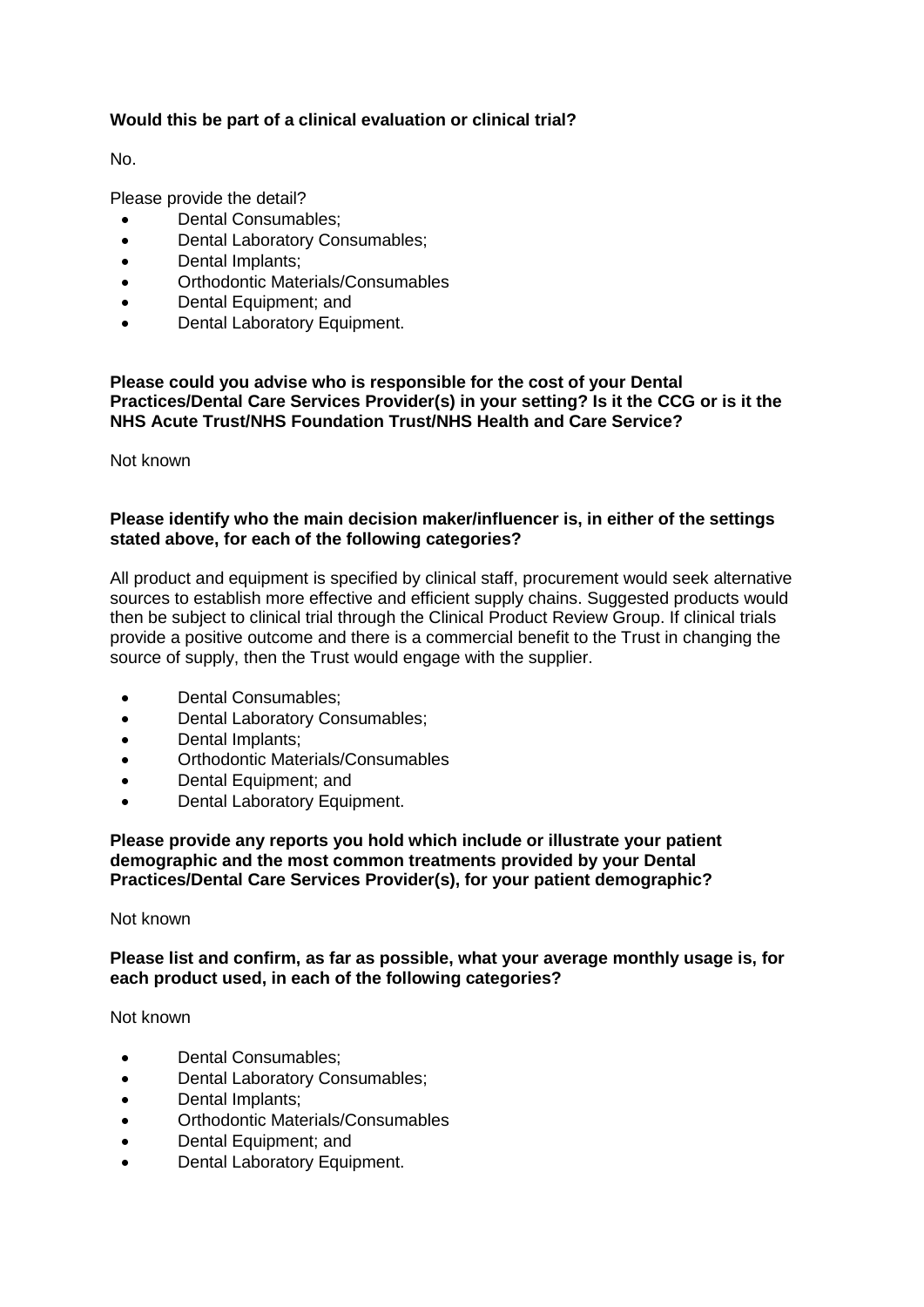# **Please confirm, what your total spend has been, during the last financial year (1st April 2016 to 31st March 2017), in each of the following categories?**

Please note the Trust does not categorise expenditure under the headings given below.

- Dental Consumables:
- Dental Laboratory Consumables:
- Dental Implants;
- Orthodontic Materials/Consumables
- Dental Equipment: and
- Dental Laboratory Equipment.

Consumables 01/04/2016 to 31/03/2017 - £152,700 Lab equipment 01/04/2016 to 31/03/2017 - £3600

#### **Please provide a list of the suppliers that you currently purchase goods and services from in each of the following categories?**

- Dental Consumables;
- Dental Laboratory Consumables;
- Dental Implants;
- Orthodontic Materials/Consumables
- Dental Equipment; and
- Dental Laboratory Equipment.

NHS SUPPLY CHAIN **ORTHOCARE** ORMCO 3M UNITEK **SCHOTTLANDER** TOC DB ORTHODONTICS HENRY SCHEIN TP ORTHODONTICS MEDTRONIC LTD KEY MED **TRISTEL** VISION SCIENCES QED De ROYAL PFNI ON CLAUDIUS ASH DIXEY INSTRUMENTS

#### **Are you intending to collaborate with another healthcare entity to procure your goods and services in the following categories for your Dental Practices/Dental Care Services Provider(s)?**

All product and equipment is specified by clinical staff, procurement would seek alternative sources to establish more effective and efficient supply chains. Suggested products would then be subject to clinical trial through the Clinical Product Review Group. If clinical trials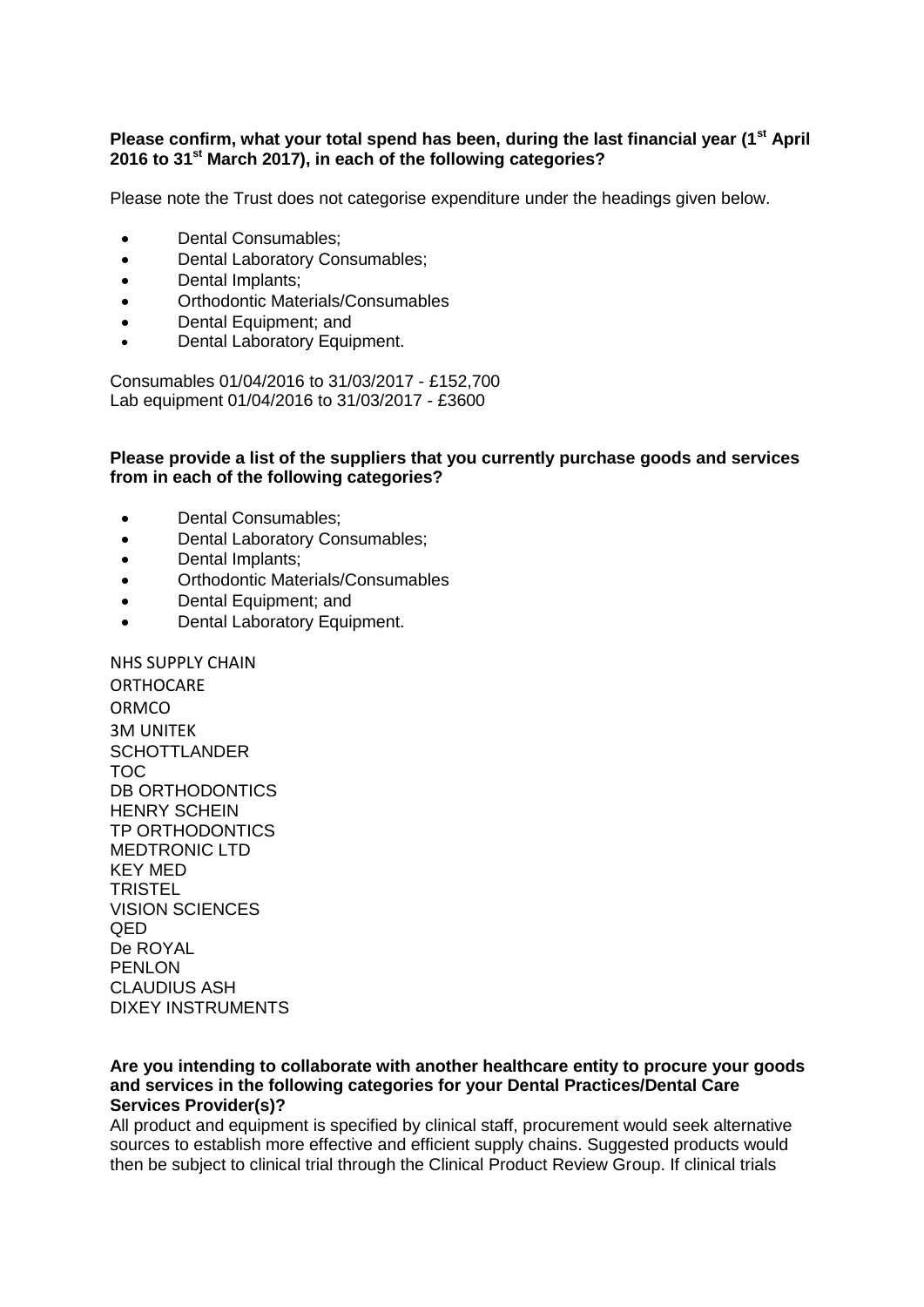provide a positive outcome and there is a commercial benefit to the Trust in changing the source of supply, then the Trust would engage with the supplier.

- Dental Consumables:
- Dental Laboratory Consumables;
- Dental Implants;
- Orthodontic Materials/Consumables
- Dental Equipment; and
- Dental Laboratory Equipment.

# **Can you please provide information on your current supply route for the following categories (e.g. NHS Supply Chain also known as DHL, Direct from a Third-Party Distributor; or Direct from a Manufacturer)?**

NHS Supply Chain and direct from manufacturer.

- Dental Consumables;
- Dental Laboratory Consumables;
- Dental Implants;
- Orthodontic Materials/Consumables
- Dental Equipment; and
- Dental Laboratory Equipment.

# **Do you currently have a contract in place for any of the following categories? If so when does each expire?**

No.

- Dental Consumables:
- Dental Laboratory Consumables;
- Dental Implants:
- Orthodontic Materials/Consumables
- Dental Equipment; and
- Dental Laboratory Equipment.

# **Can you provide information on how many delivery points you have for each of the following categories?**

One.

- Dental Consumables:
- Dental Laboratory Consumables;
- Dental Implants;
- Orthodontic Materials/Consumables
- Dental Equipment; and
- Dental Laboratory Equipment.

# **Can you provide information on how many locations you have that are holding stock in each of the following categories?**